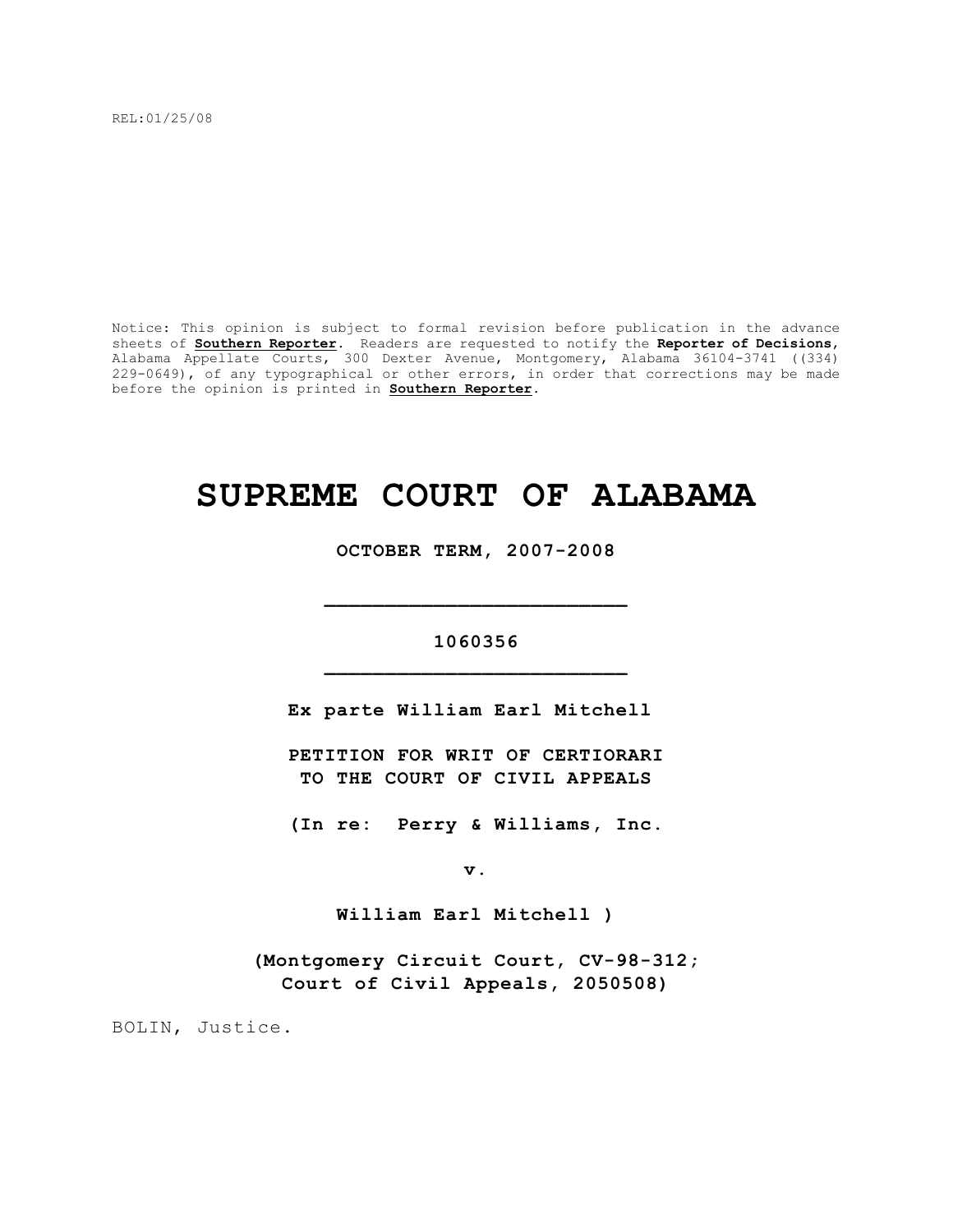In November 2005, William Earl Mitchell filed a motion in the trial court asking the court to award him a motorized scooter and a lift to put the scooter on his vehicle under a previous workers' compensation judgment that left open the issue of future medical benefits. The trial court granted Mitchell's motion. Relying on this Court's decision in Ex parte City of Guntersville, 728 So. 2d 611 (Ala. 1998), the Court of Civil Appeals reversed the judgment of the trial court awarding Mitchell the scooter and the lift. See Perry & Williams, Inc. v. Mitchell, [Ms. 2050508, November 17, 2006] So. 2d (Ala. Civ. App. 2006). This Court held in <u>Ex</u> parte City of Guntersville that a van was not a device that served to improve a disabled employee's condition and, therefore, did not come within the meaning of the term "other apparatus" under § 25-5-77(a), Ala. Code 1975. We granted Mitchell's petition for a writ of certiorari to determine whether this Court's holding in Ex parte City of Guntersville should be clarified or overruled.

## Factual and Procedural Background

On May 11, 1999, the Montgomery Circuit Court entered a judgment finding that Mitchell had suffered a compensable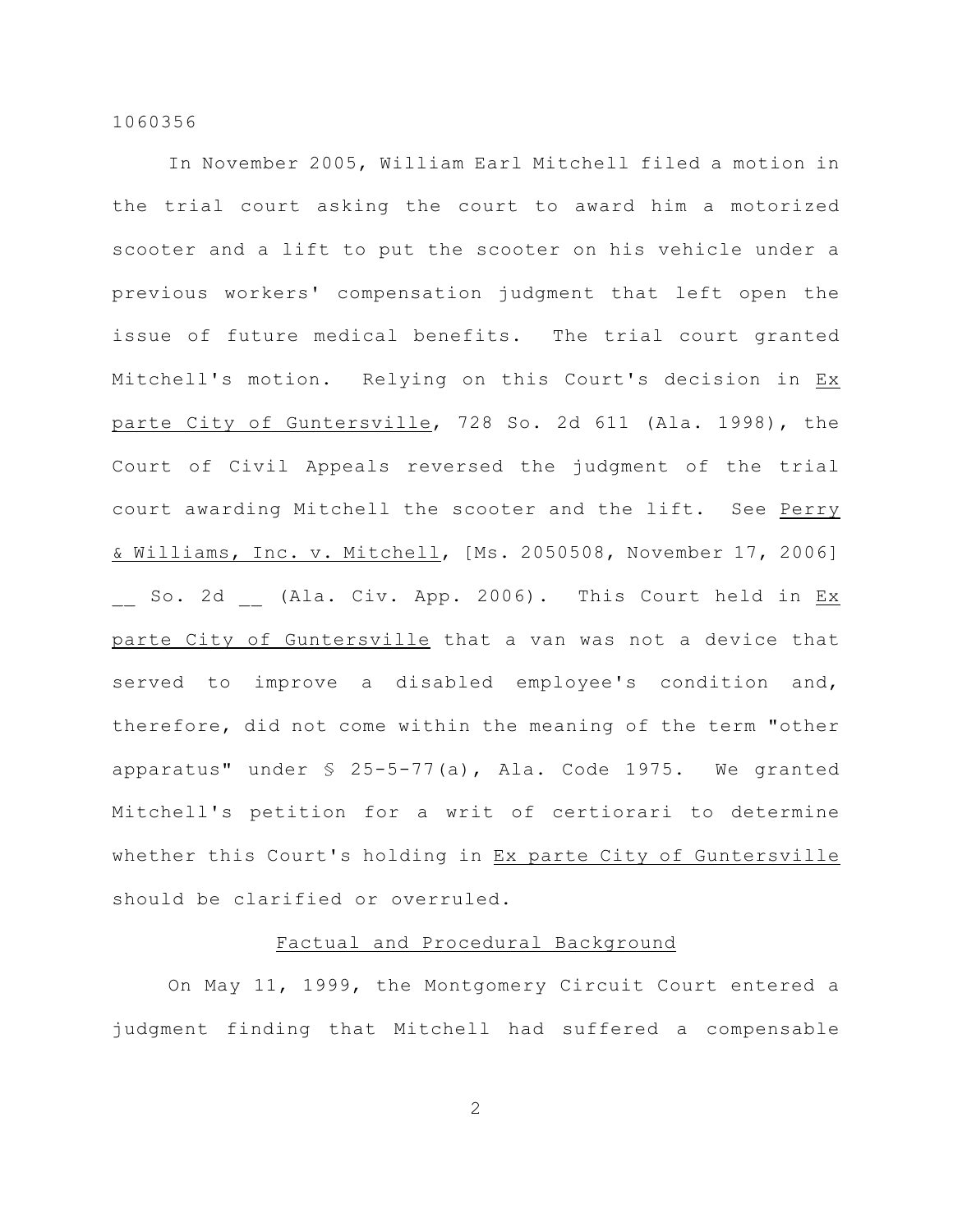injury in July 1996, caused by inhaling toxic fumes during the course of his employment with Perry & Williams, Inc. The trial court awarded Mitchell workers' compensation benefits in accordance with the Workers' Compensation Act, § 25-5-1 et seq., Ala. Code 1975 ("the Act"). The trial court specified in its judgment that Mitchell's right to any future medical benefits would remain open pursuant to the Act. See § 25-5- 77, Ala. Code 1975.

On November 10, 2005, Mitchell moved the trial court to enforce the medical-benefits provision of the May 1999 workers' compensation judgment, alleging that his medical condition had deteriorated, that he was in "need of a scooter and a lift for the scooter for mobility," and that Perry & Williams should pay for the expenses associated with the purchase of the scooter and the lift.

Perry & Williams responded to Mitchell's motion, disputing that the scooter and the lift were properly payable medical benefits under § 25-5-77(a), Ala. Code 1975, which mandates that the employer provide "reasonably necessary medical and surgical treatment and attention, physical rehabilitation, medicine, medical and surgical supplies,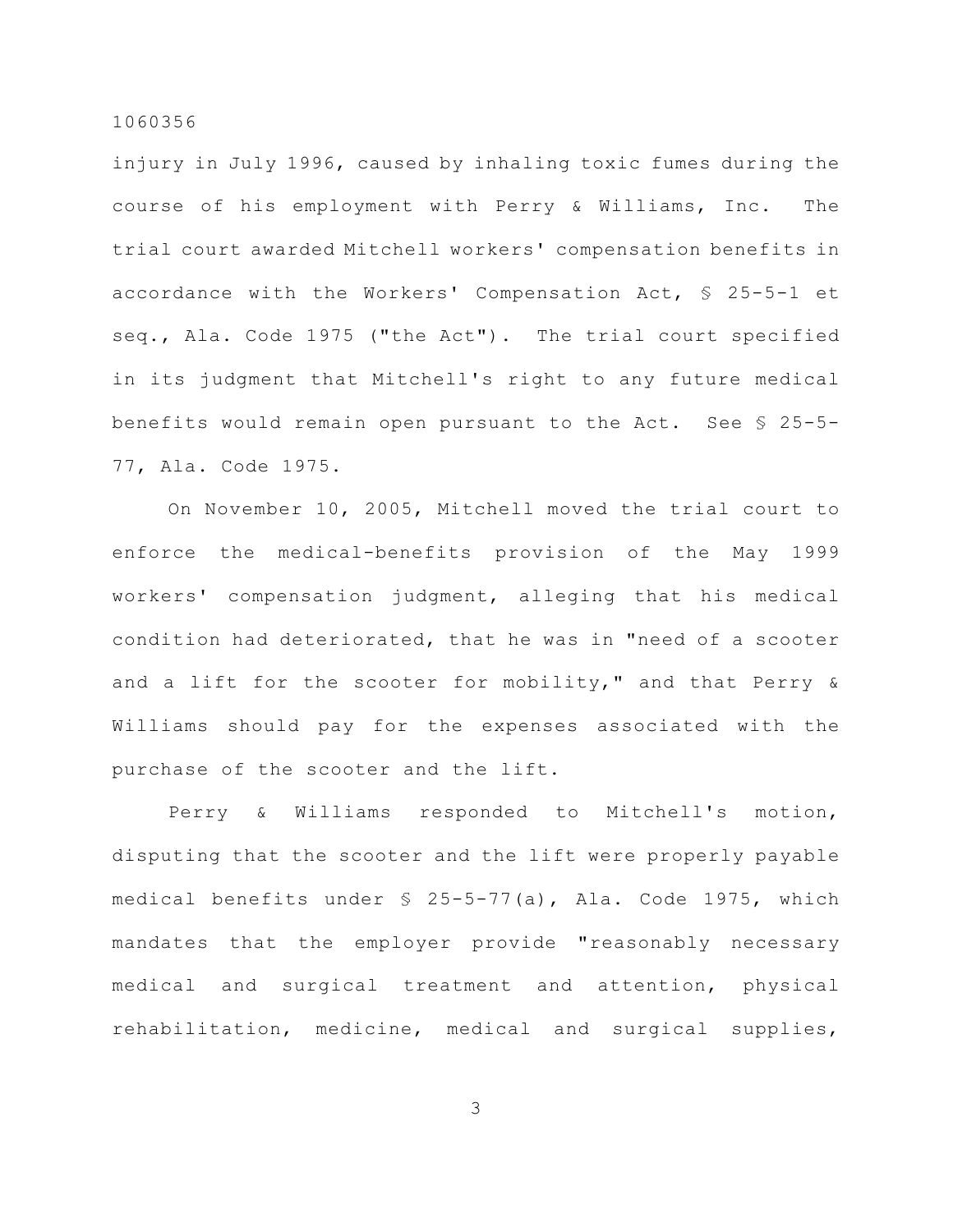crutches, artificial members, and other apparatus as the result of an accident arising out of and in the course of the employment ...." Perry & Williams argued that based on this Court's holding in Ex parte City of Guntersville, supra, the scooter and the lift did not constitute "other apparatus" so as to be a compensable medical expense under  $\S$  25-5-77(a), because the scooter and the lift were merely to assist Mitchell with his mobility and did not improve his medical condition. Perry & Williams also argued that Mitchell's alleged need for a scooter and a lift was not related to his workers' compensation injury, but was related to other medical conditions from which Mitchell also suffered. In support of their position, Perry & Williams presented the affidavits of Mitchell's treating physicians, Dr. Mont F. Highley III and Dr. William P. Saliski, Jr. Dr. Highley stated as follows in his affidavit:

"I am a licensed physician practicing in the field of family medicine. In my position as a physician, I have had the opportunity to treat William Earl Mitchell, the plaintiff in the above styled action.

"In my professional opinion, Mr. Mitchell's medical condition is such that I believe he would benefit from a scooter and lift. It is further my opinion that the scooter and lift would assist his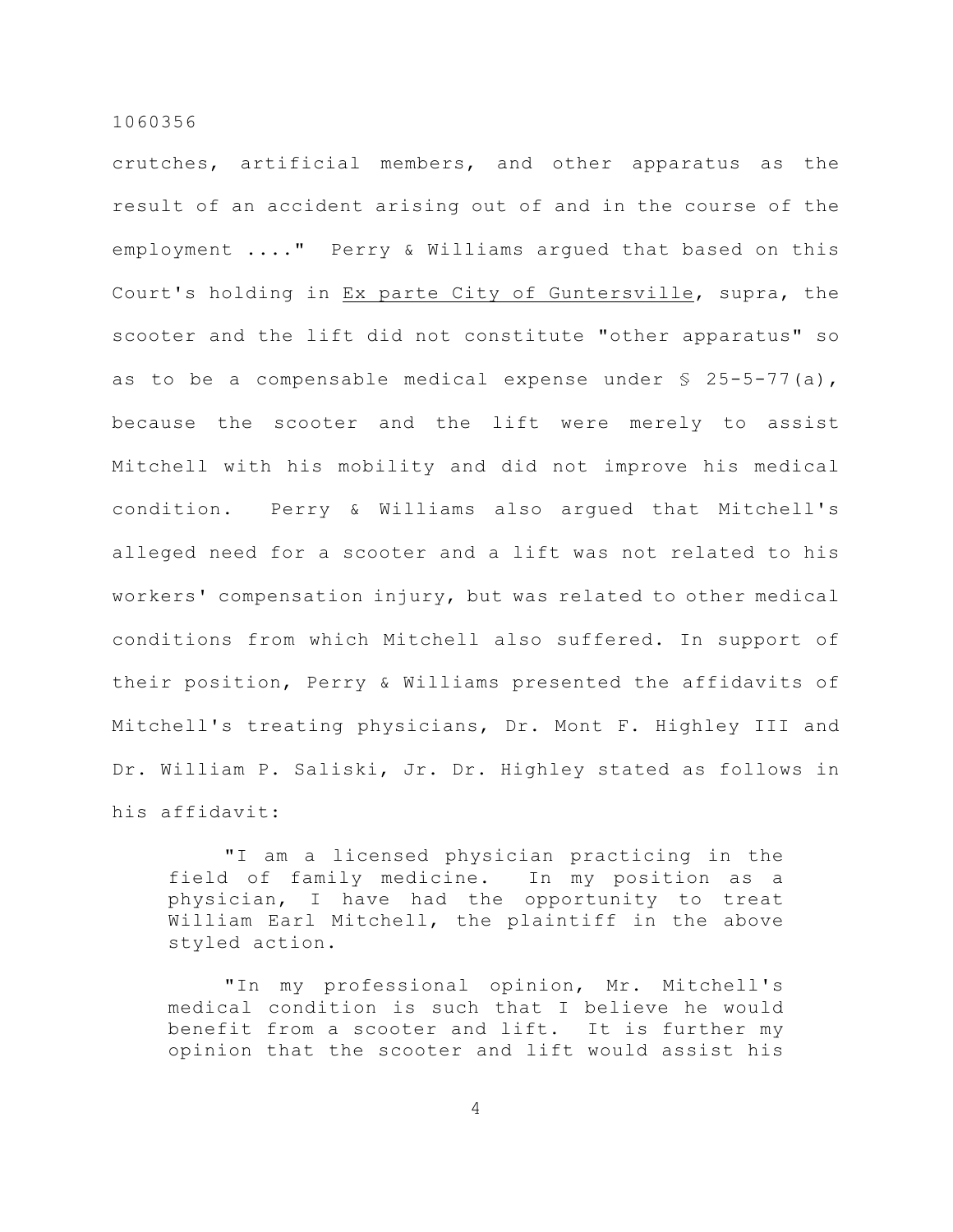mobility and function, but would not be expected or intended to improve his medical condition.

"As for defining the specific conditions that have caused or contributed to Mr. Mitchell's need for a scooter and lift, I defer my opinion to that of Dr. William Saliski, to whom I have referred Mr. Mitchell for further assessment and treatment."

Dr. Saliski testified as follows in his affidavit:

"I am a licensed physician practicing in the field of pulmonology. In my position as a physician, I have had the opportunity to treat William Earl Mitchell, the plaintiff in the above styled action.

"I am aware that Mr. Mitchell is interested in obtaining a scooter and lift. In my professional opinion, any benefit that Mr. Mitchell would gain from a scooter and lift would be to assist his mobility and function. The scooter and lift would not in any way improve his medical condition.

"It is my professional opinion that Mr. Mitchell's need for a scooter and lift is unrelated to his workers' compensation injury; his need for a scooter and lift was not as the result of his workers' compensation injury and the injury neither caused nor contributed to his perceived need for those items. Instead, it is my opinion that any need Mr. Mitchell has for a scooter and lift is secondary to his diabetes, morbid obesity, severe cardiac disease, and history of smoking."

Mitchell responded to Perry & Williams's response by submitting on December 15, 2005, a second affidavit of Dr. Highley, which addressed the issue of causation. Dr. Highley testified in his second affidavit as follows: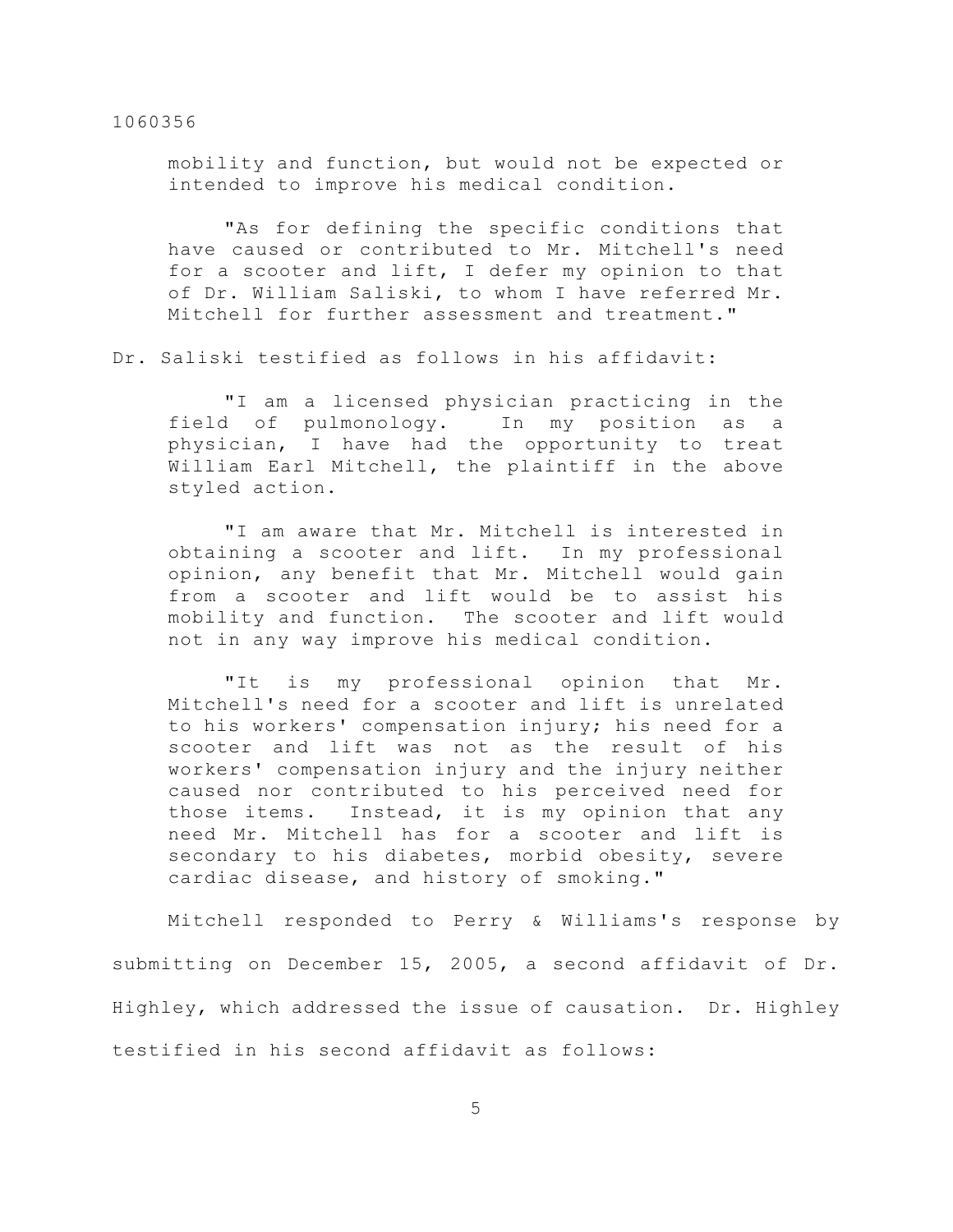"Mr. Mitchell has been disabled for many years because of pulmonary fibrosis. His lung condition is related to an on-the-job exposure in my opinion.

"He has recently developed severe aortic stenosis. He initially was approved for a scooter to help him with his mobility. However, the development of the aortic stenosis and the issue of the ideology of his disability became clouded. However, it is my feeling that the patient has sufficient disability on the basis of his lung disease to warrant a scooter. I think the fact that he has aortic stenosis is probably unrelated, but his lungs are unquestionably severely diseased to the point where he is on oxygen on a constant basis. It is my opinion that he should be approved for a scooter and a lift to put the scooter on his car to increase his mobility and decrease his dependence on others."

On January 13, 2006, the trial court entered an order requiring Perry & Williams to provide Mitchell with the requested scooter and lift, finding that they were "other apparatus" covered under § 25-5-77(a). The trial court's order reads, in part, as follows:

"The question at bar is whether the requested 'scooter and lift' are required under  $\S$  25-5-77(a), Ala. Code (1975), which in pertinent part states, an employer is responsible for paying only those medical benefits that are associated with,

"'reasonably necessary medical ... treatment and attention, physical rehabilitation ... medical ... supplies, crutches, artificial members, and other apparatus as the result of an accident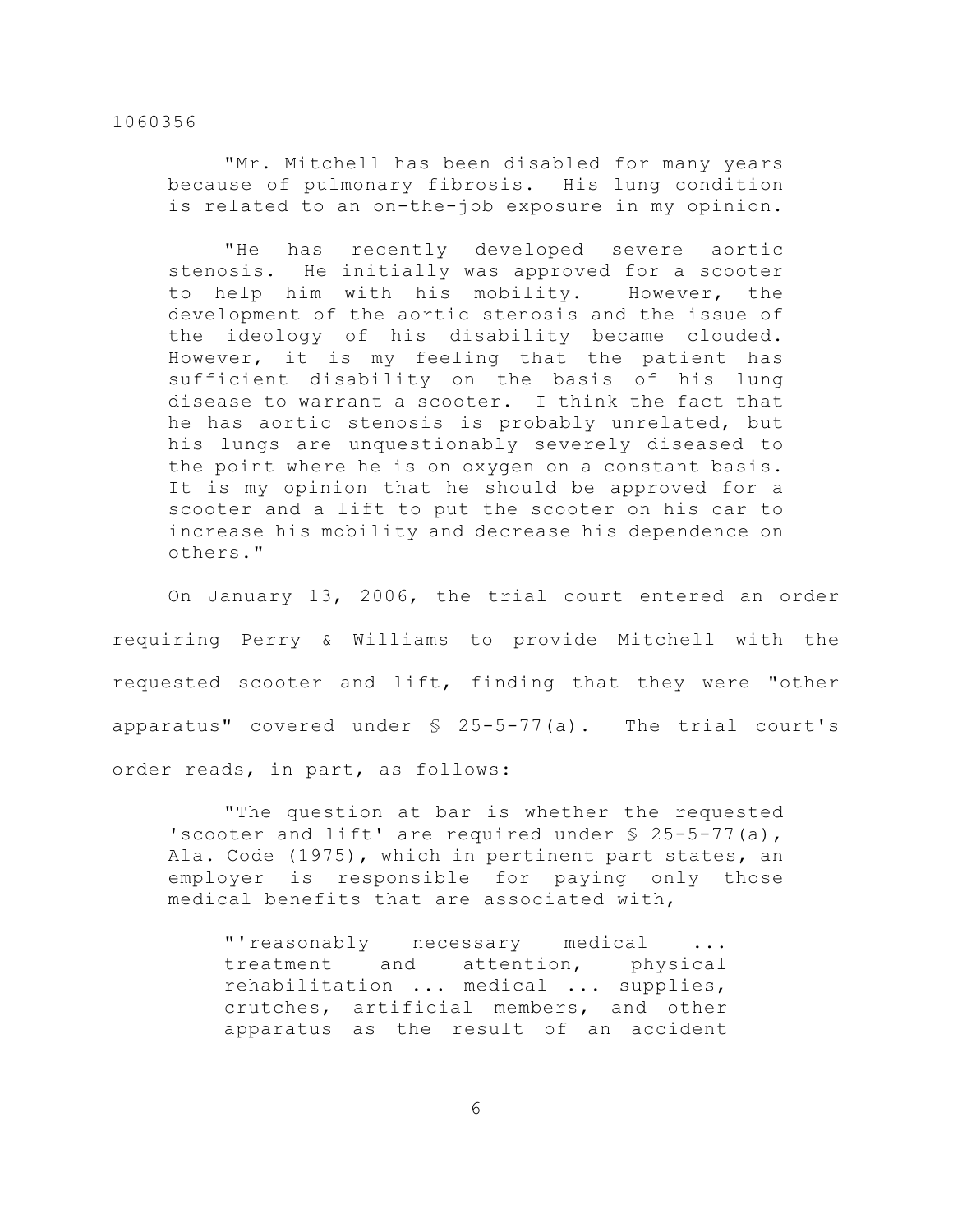arising out of and in the course of the employment.'

"The plaintiff contends that the scooter and lift are covered within the broad mandate of the statute.

"Two treating physicians have provided affidavits in this action. Dr. Saliski has provided an affidavit to the defendant signed December 8, 2005. Dr. Highley has provided affidavits to both the plaintiff and defendant. Dr. Highley's affidavit to the defendant is signed December 13, 2005. Dr. Highley's affidavit to the plaintiff is signed December 15, 2005.

"Dr. Saliski, in his affidavit to the defendant states,

"'In my professional opinion, any benefit that Mr. Mitchell would gain from a scooter and lift would be to assist his mobility and function. The scooter and lift would not in any way improve his medical condition.'

"Dr. Highley in his affidavit to the defendant, states,

"'In my professional opinion, Mr. Mitchell's medical condition is such that I believe he would benefit from a scooter and lift. It is further my opinion that the scooter and lift would assist his mobility and function, but would not be expected or intended to improve his medical condition.'

"Dr. Highley in his affidavit to the plaintiff states,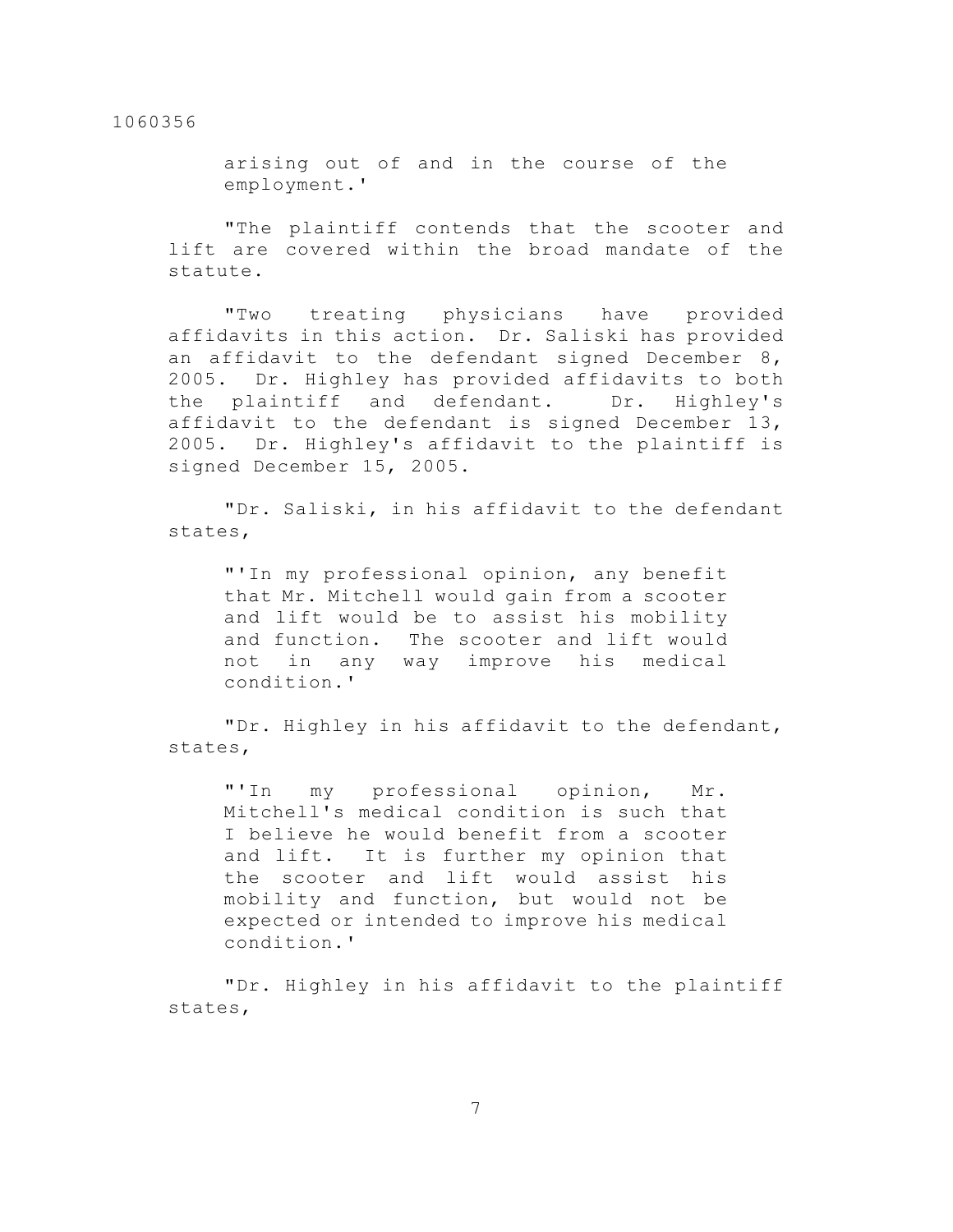"'Mr. Mitchell has been disabled for many years because of pulmonary fibrosis. His lung condition is related to an on-the-job exposure in my opinion.

"'He has recently developed severe aortic stenosis. He initially was approved for a scooter to help him with his mobility. However, the development of the aortic stenosis and the issue of the ideology of his disability became clouded. However, it is my feeling that the patient has sufficient disability on the basis of his lung disease to warrant a scooter.'

"While Dr. Highley's and Dr. Saliski's affidavits for the defendant are consistent and parallel, however, Dr. Highley's affidavits for the plaintiff state a distinct opinion from his and Dr. Saliski's affidavits for the defendant. It was represented in open court by plaintiff's attorney that Dr. Highley has been plaintiff's long-time treating physician and would have more knowledge of plaintiff's condition than Dr. Saliski, who only saw plaintiff one time for approximately one and onehalf hour. The defendant does not dispute this representation. While it is no question that both doctors are credible, however, it is reasonable to accept the long term treating physician's latest conclusion as more persuasive on the need for the scooter and lift. Dr. Highley's latest conclusion is that a scooter is warranted. Thus, if the scooter is warranted, so is the lift."

Perry & Williams argued on appeal to the Court of Civil Appeals that the scooter and the lift were not "other apparatus" that was "reasonably necessary ... as the result of an accident arising out of and in the course of the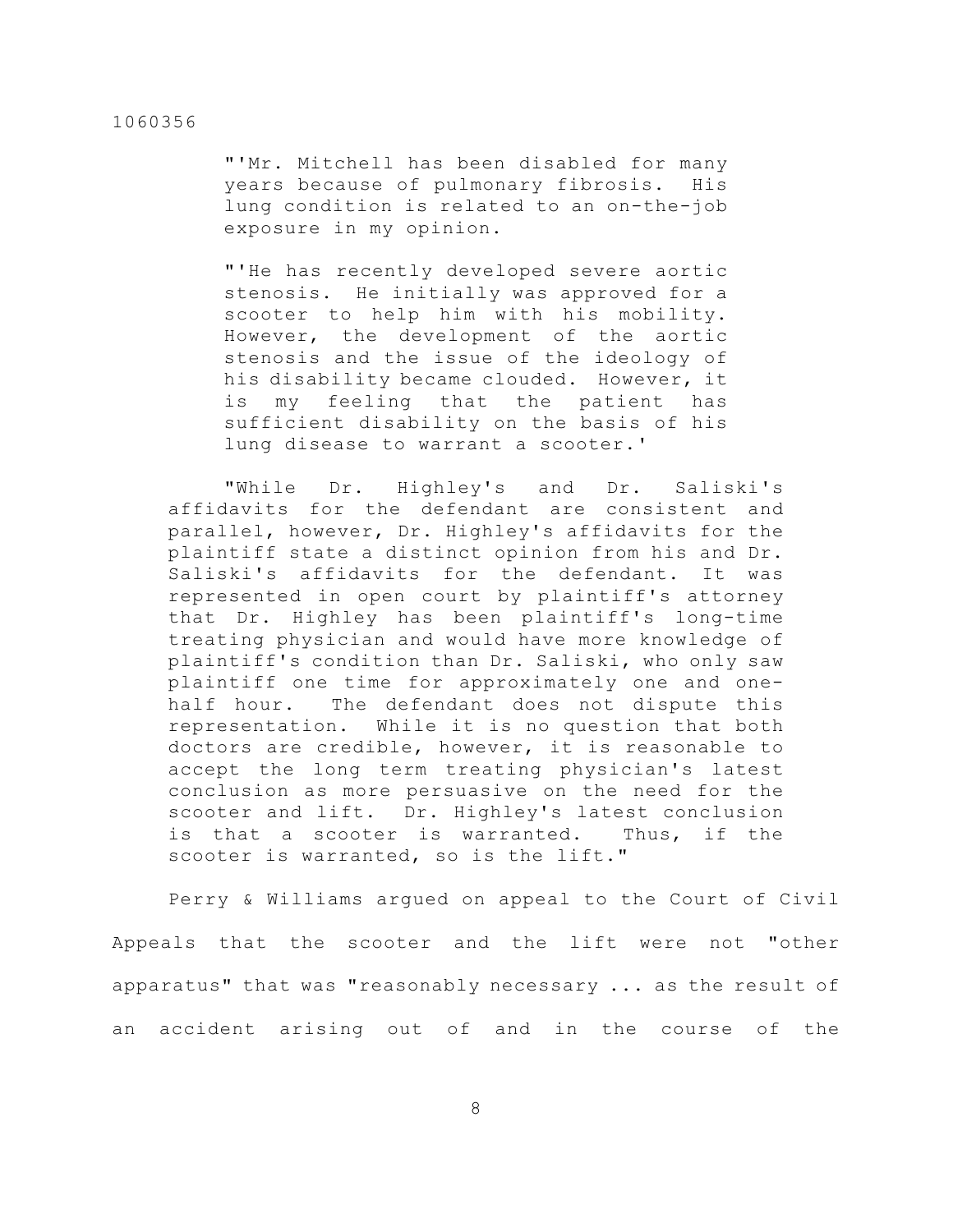employment" pursuant to  $\frac{1}{2}$  25-5-77(a), as that provision was construed by this Court in Ex parte City of Guntersville, supra.

In Ex parte City of Guntersville, a police officer suffered a gunshot wound to his back during the course of his employment with the City of Guntersville. The officer was rendered a paraplegic and was confined to a wheelchair as the result of the gunshot wound. After a judgment had been entered awarding the officer workers' compensation benefits under the Act, the City sued the officer, seeking a determination that the City was not obligated under § 25-5-77(a) to pay for a van equipped with a wheelchair lift. The trial court entered a judgment in favor of the officer, which the Court of Civil Appeals affirmed. See City of Guntersville v. Bishop, 728 So. 2d 605 (Ala. Civ. App. 1997).

We granted the City's petition for a writ of certiorari. In reversing the judgment of the Court of Civil Appeals, this Court concluded that "because the Legislature specifically provided for transportation costs in § 25-5-77(f), [Ala. Code 1975,] it would not be logical to conclude that the Legislature intended for the more general language of §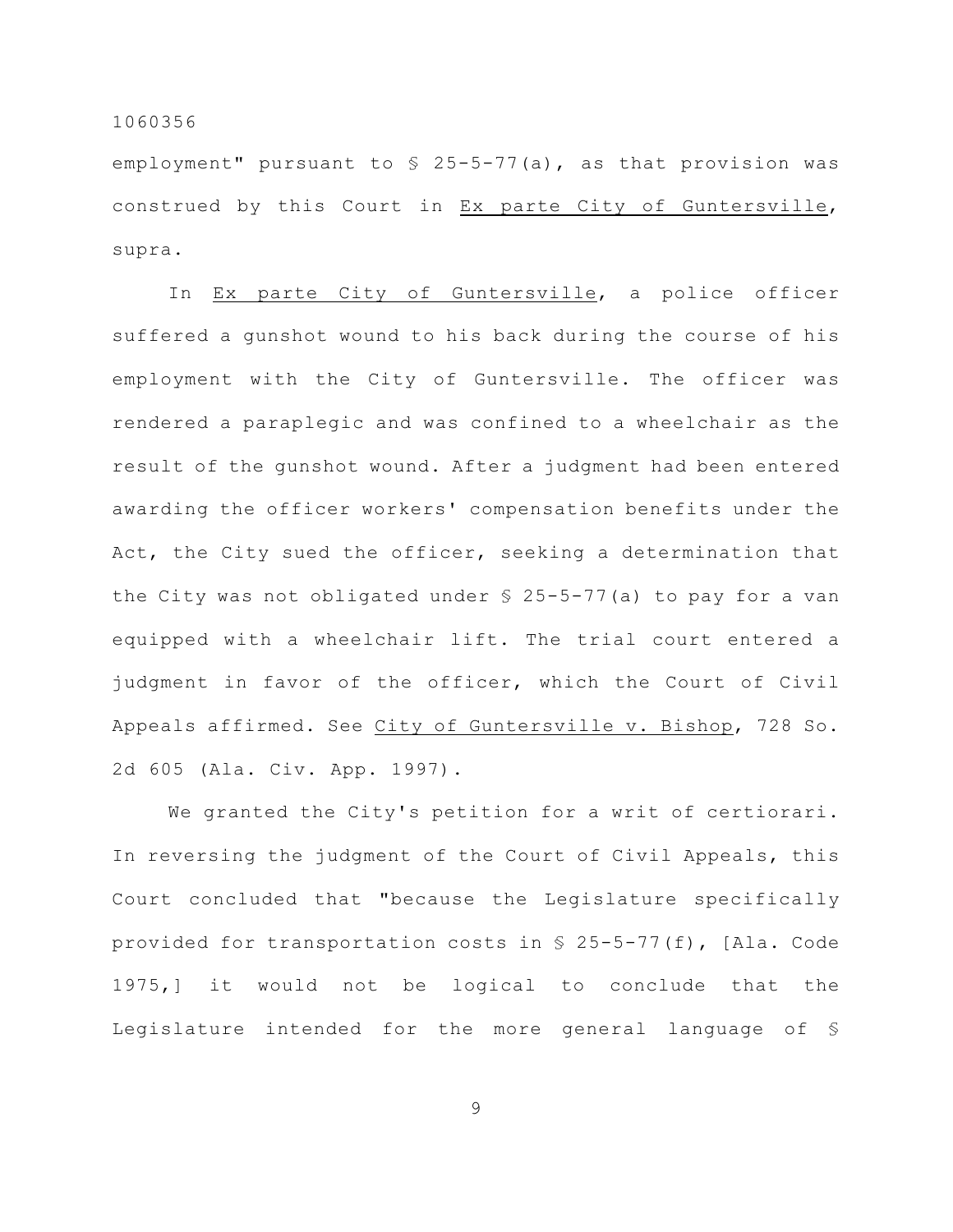25-5-77(a) to cover costs related to transportation as well." 728 So. 2d at 616.

This Court went on to conclude that the van did not fall within the term "other apparatus" as that term is used in § 25-5-77(a). This Court reasoned:

"The parties also agree that the van is necessary 'for restoring [Bishop's] mobility "to the highest possible level" of independent functioning.' It is important to note that the parties further stipulated that '[o]ther than as stated, there are no other medical purposes for the van.' If we held that the workers' compensation statute required reimbursement of a claimant's expenses where the sole purpose of those expenses was to enhance the claimant's independent functioning, we believe we would be dangerously disturbing the balance of interests that the Legislature built into the workers' compensation system.

"Our workers' compensation system was designed to provide limited, but guaranteed, benefits to employees injured on the job. In addition to those benefits, employers are required to pay for medical and rehabilitative treatment. However, we hold that those benefits do not include the purchase price of a motor vehicle. Put simply, a motor vehicle is not a device that, in and of itself, can serve to improve a disabled claimant's condition. Its only use is to improve the claimant's independent functioning. While human concern would cause one to wish that a disabled person would reach the maximum possible level of independent functioning, we believe that allowing reimbursement for such costs as are claimed in this case would stretch the workers' compensation statute beyond its intended meaning."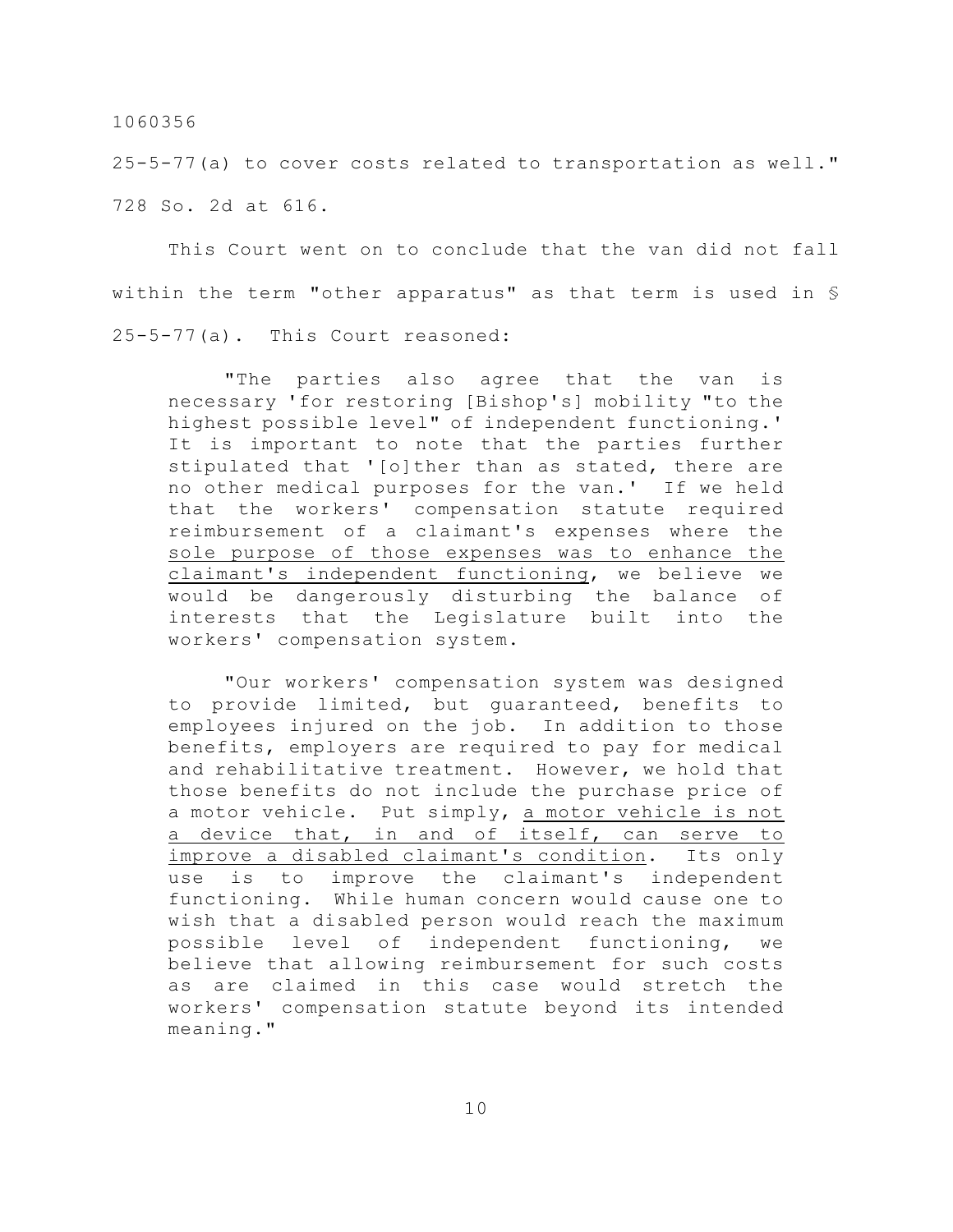728 So. 2d at 616-17.

Judge Pittman, writing for the Court of Civil Appeals in this case, stated in the main opinion:

"[U]nder the reasoning in Ex parte City of Guntersville, for an item or device prescribed for an injured employee, such as the scooter and the lift at issue in this case, to be deemed a covered 'other apparatus' under § 25-5-77(a) so as to render an employer liable for the cost of that item or device, it must be shown that the purpose of the item or device is to improve the physical or mental condition of the injured employee."

Mitchell, So. 2d at . The Court of Civil Appeals then reversed the trial court's judgment awarding Mitchell the scooter and the lift, finding that no substantial evidence existed that indicated that the scooter and the lift were intended to improve Mitchell's physical condition. Mitchell,

 $So. 2d at .$ 

Judge Thompson concurred specially in the court's decision, noting that the interpretation of Ex parte City of Guntersville in the main opinion may have focused too closely on the language in Guntersville questioning whether the requested apparatus served to improve the disabled employee's medical condition. Judge Thompson noted that many items that do not improve an employee's condition but that merely serve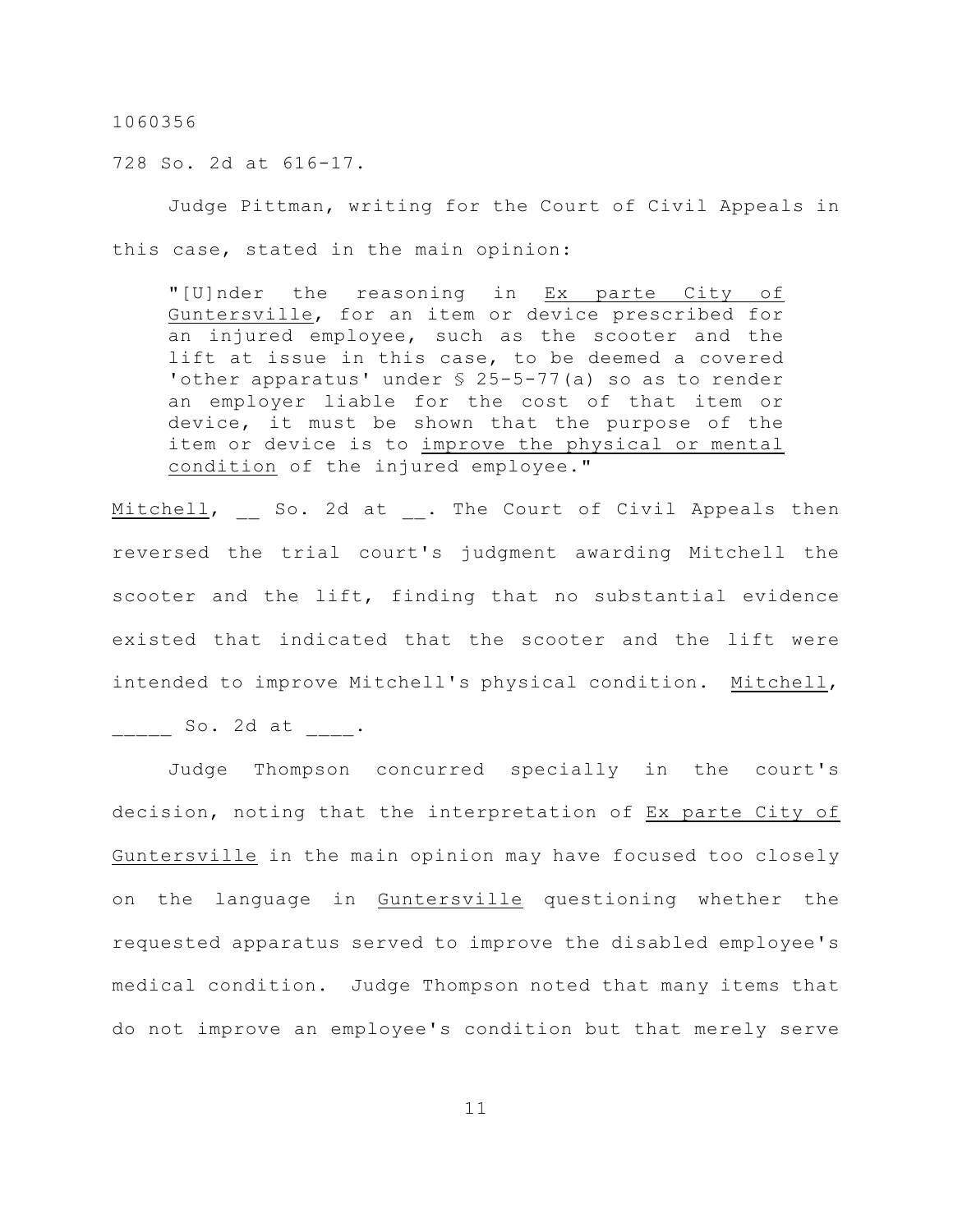to alleviate or remedy the effects of that condition are compensable under § 25-5-77(a), including those specifically mentioned in  $\frac{1}{5}$  25-5-77(a), such as crutches and artificial limbs, and those not specifically mentioned, such as a wheelchair. Mitchell, supra.

Judge Bryan also concurred specially; he expressed concern that the holding in Ex parte City of Guntersville could be applied to foreclose an employer's liability for common and essential devices such as wheelchairs, canes, hearing aids, braces, and walkers, which merely serve to improve an employee's independent functioning and do not improve the employee's condition. Mitchell, supra.

Justice Murdock<sup>1</sup> concurred in the result in Mitchell, reasoning that the main opinion gave much more import to this Court's statement in Ex parte City of Guntersville -- that the van was not a device that served to improve the employee's medical condition –- than this Court reasonably could have given it. Justice Murdock noted that the purpose of the items and services provided for in § 25-5-77(a) was not only to improve the employee's condition, but also (1) to prevent the

 $1$ Justice Murdock was a member of the Alabama Court of Civil Appeals when that court decided this case.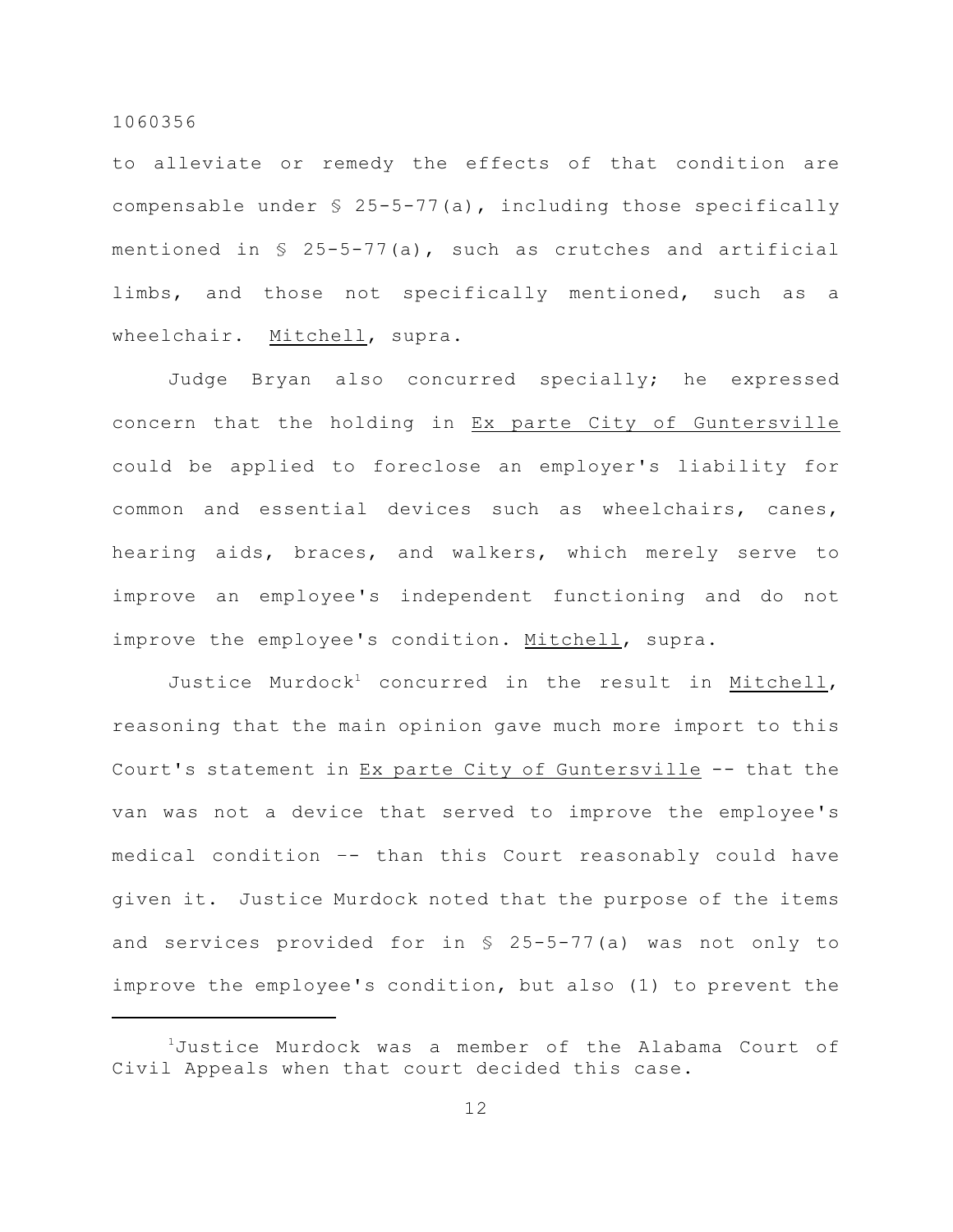deterioration of the employee's condition and (2) to relieve the employee of the adverse effects of the employee's condition as it related to the basic appearance or the basic functioning of the body. Justice Murdock, using a cane as an example, explained that a cane does not serve to improve an employee's condition but serves only to relieve the employee of the adverse effect of his condition as it related to basic functioning, i.e., walking. He pointed out that a cane is not an item specifically mentioned in § 25-5-77(a) and thus would be compensable only as an "other apparatus." However, Justice Murdock concluded that under the approach adopted by the Court of Civil Appeals' opinion, employers would no longer be required to provide canes to injured employees because a cane does not serve to improve an employee's condition. Mitchell, supra.

Justice Murdock offered in his special writing a distinction between the van at issue in Ex parte Guntersville and the more common devices such as walkers, wheelchairs, hearing aids, back braces, and the like, routinely provided by employers pursuant to § 25-5-77(a). He stated that the latter, more common, devices aid the body in its basic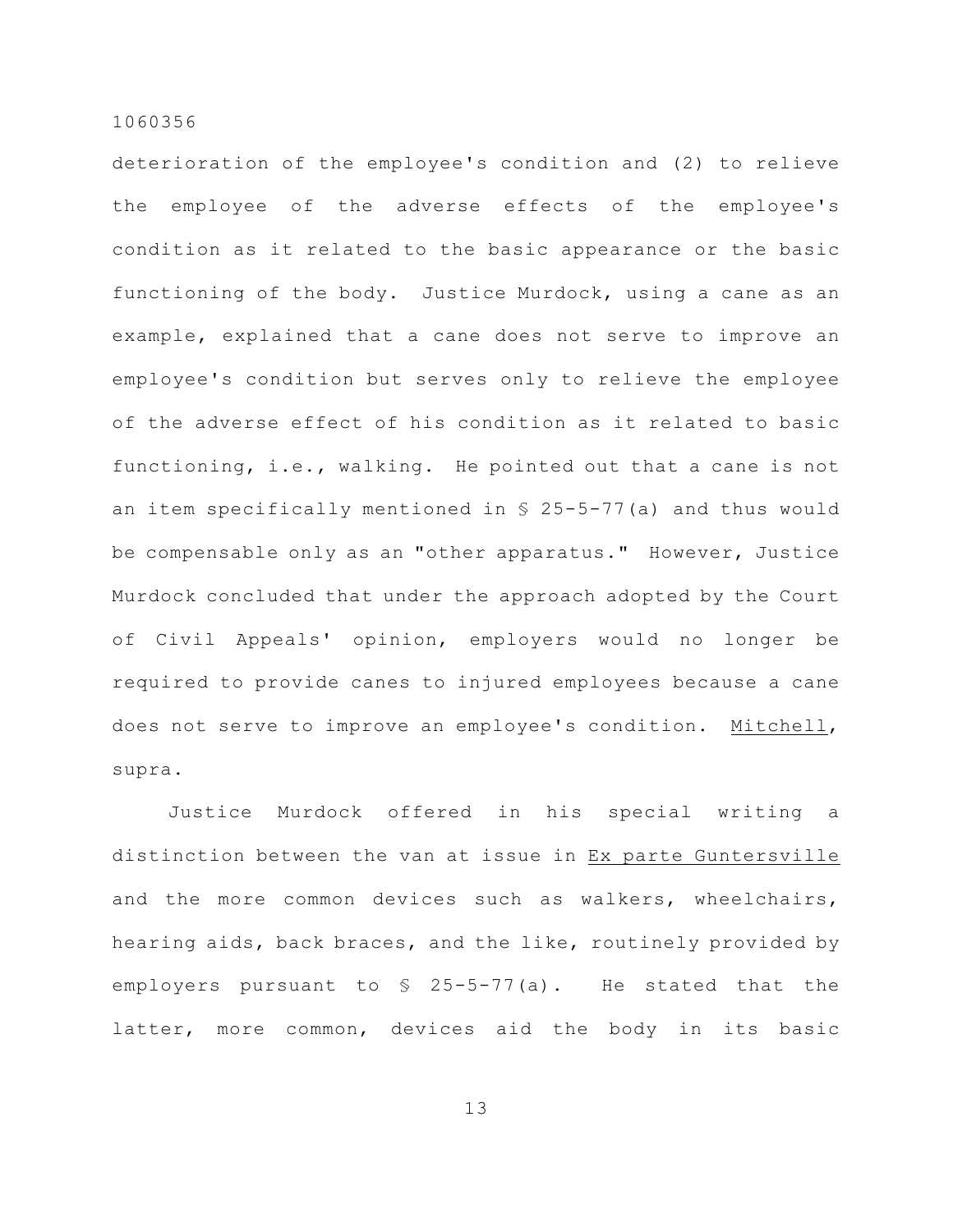appearance or function, whereas the sole purpose of the van was to provide the employee with greater independence or convenience in interacting with society. Mitchell, supra. Justice Murdock then framed the dispositive issue as follows: "[W]hether the [scooter and the lift] at issue were shown by [Mitchell] (a) to be reasonably necessary and (b) to relieve [Mitchell] of the adverse effects of his condition insofar as the basic appearance or functioning of his body." Mitchell, So. 2d at . Justice Murdock concluded that the evidence in the record indicated that Mitchell sought the scooter and the lift for the purpose of enhancing his independence and convenience in accessing and interacting with society rather than for relieving him of the effect of his condition insofar as it relates to the body's basic appearance or function. Mitchell, supra.

## Standard of Review

The standard of review on a petition for a writ of certiorari is as follows:

"'On certiorari review, this Court accords no presumption of correctness to the legal conclusions of the intermediate appellate court. Therefore, we must apply de novo the standard of review that was applicable in the Court of Civil Appeals.' Ex parte Toyota Motor Corp., 684 So. 2d 132, 135 (Ala. 1996).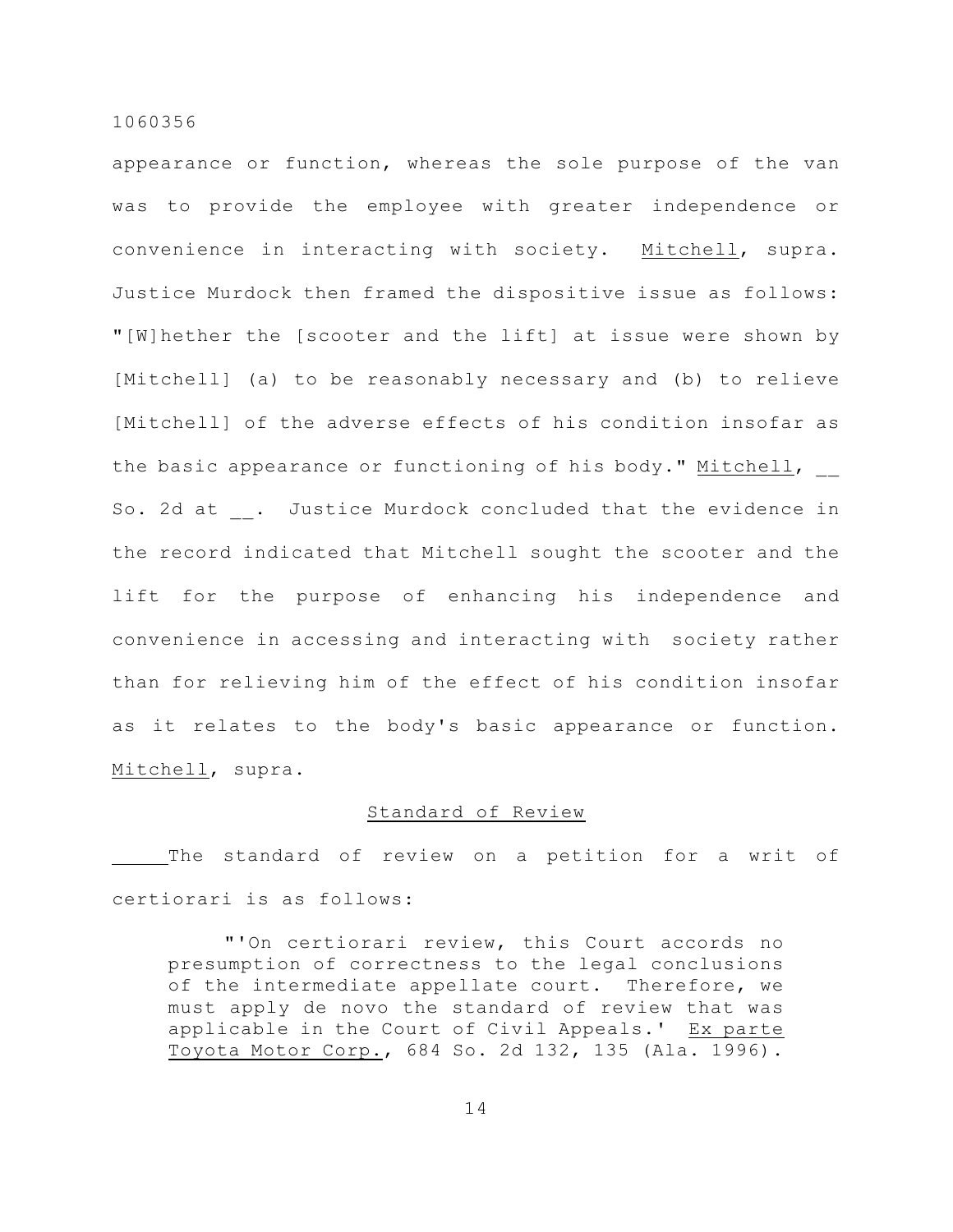The Court of Civil Appeals, in turn, is bound by Ala. Code  $1975$ ,  $\frac{1}{5}$  25-5-[81](e), which provides that legal issues are to be reviewed de novo and requires that the judgment of the trial court be affirmed if its factual findings are supported by substantial evidence."

Ex parte Fort James Operating Co., 895 So. 2d 294, 296 (Ala. 2004). Further, because the trial court received no ore tenus evidence and its decision was based on the affidavits of Mitchell's treating physicians, no presumption of correctness attaches to the trial court's judgment, and appellate review is de novo. Hacker v. Carlisle, 388 So. 2d 947 (Ala. 1980).

### Discussion

Mitchell asks this Court to overrule, or at least to clarify, its decision in Ex parte City of Guntersville, to the extent that that decision sets forth an overly restrictive standard for determining what constitutes "other apparatus" under § 25-5-77(a), Ala. Code 1975. Section 25-5-77(a) provides, in relevant part, that an employer shall pay for "reasonably necessary medical and surgical treatment and attention, physical rehabilitation, medicine, medical and surgical supplies, crutches, artificial members, and other apparatus as the result of an accident arising out of and in the course of the employment." The phrase "other apparatus"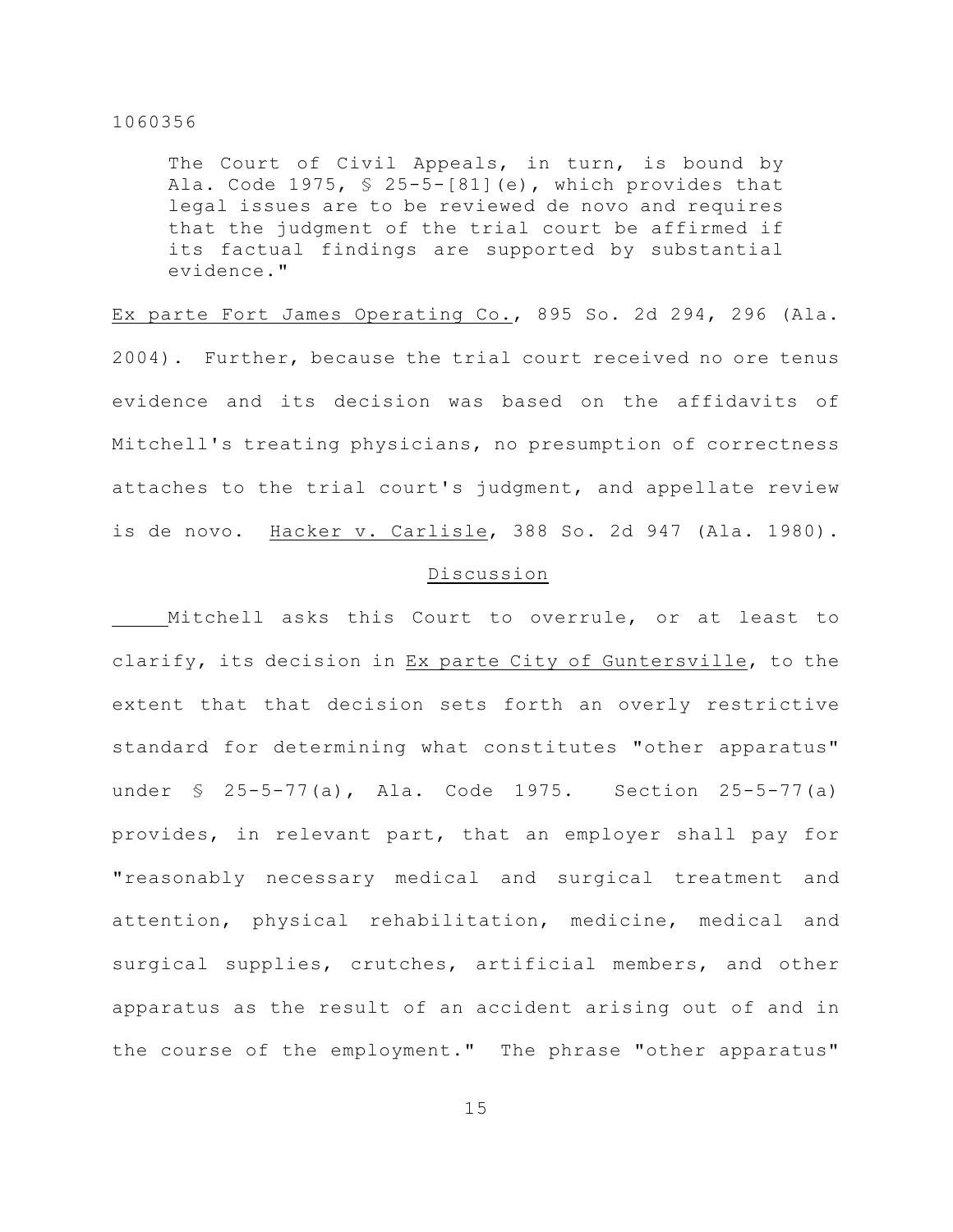is not defined by the Act; therefore, it is subject to construction.

> "'The cardinal rule of statutory interpretation is to determine and give effect to the intent of the legislature as manifested in the language of the statute. Absent a clearly expressed legislative intent to the contrary, the language of the statute is conclusive. Words must be given their natural, ordinary, commonly understood meaning, and where plain language is used, the court is bound to interpret that language to mean exactly what it says.'

"... 'Courts must liberally construe the workers' compensation law "to effectuate its beneficent purposes," although such a construction must be one that the language of the statute "fairly and reasonably" supports.'"

Ex parte Weaver, 871 So. 2d 820, 823-24 (Ala. 2003) (citations omitted). This Court in Ex parte City of Guntersville discussed the history and underlying policy of the Act:

"'[T]he necessity for workers' compensation legislation arose out of the coincidence of a sharp increase in industrial accidents attending the rise of the factory system and a simultaneous decrease in the employee's common-law remedies for his or her injuries.' 1 Arthur Larson & Lex K. Larson, Larson's Workers' Compensation Law, § 4.00 (1997). In an effort to meet changing societal needs more efficiently than they were being met by the common law and early statutory law, the states began enacting workers' compensation statutes, in their modern form, in the first part of this century. Larson, § 5.30. In doing so, the states created a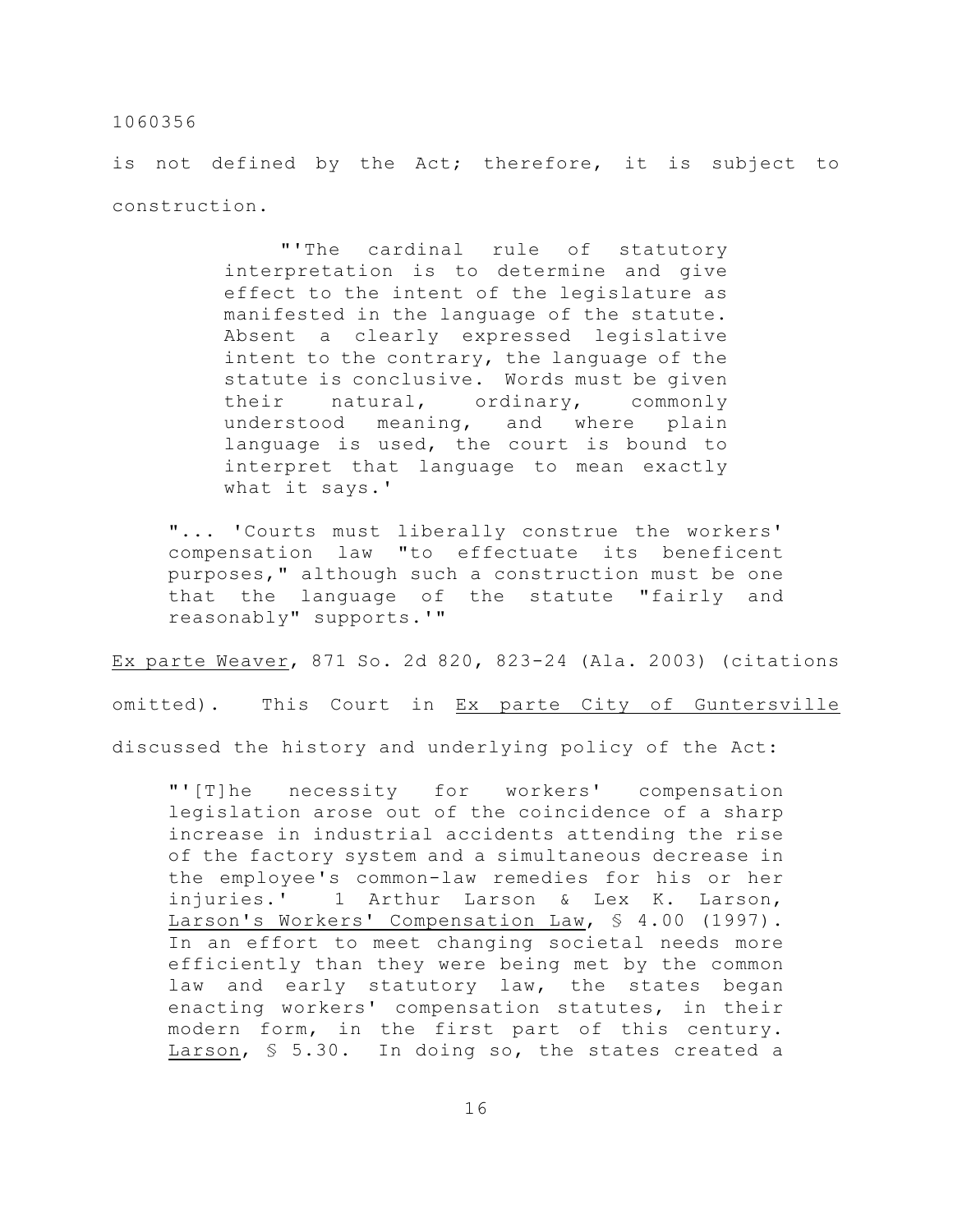new system that was delicately balanced between the interests of employees and the interests of employers. Under this new system, the employer is automatically responsible for paying medical and disability benefits to employees who are injured on the job. '[T]he employee and his or her dependents, in exchange for ... modest but assured benefits, give up their common-law right to sue the employer for damages for any injury covered by the act....' Larson, § 1.10(e). 'A correctly balanced underlying concept of the nature of workers' compensation is indispensable to an understanding of current cases and to a proper drafting and interpretation of compensation acts.' Larson, § 1.20. The Alabama Legislature incorporated that balanced concept in our workers' compensation statute. Understanding that balance is, of course, a constant challenge for courts. In deciding the issue at hand, we must determine how to best effectuate the intended aims of the compensation statute while maintaining the balance upon which it was based."

728 So. 2d at 615-16. Therefore, in setting forth the appropriate standard to be used in determining what constitutes "other apparatus" under § 25-5-77(a), this Court must strike a balance between the competing interests of employees and employers that is the basis of our workers' compensation system.

As Justice Murdock aptly pointed out in his special concurrence to the Court of Civil Appeals' opinion Mitchell, a casual reading of § 25-5-77(a) reveals that not all the apparatus and services specifically mentioned there have as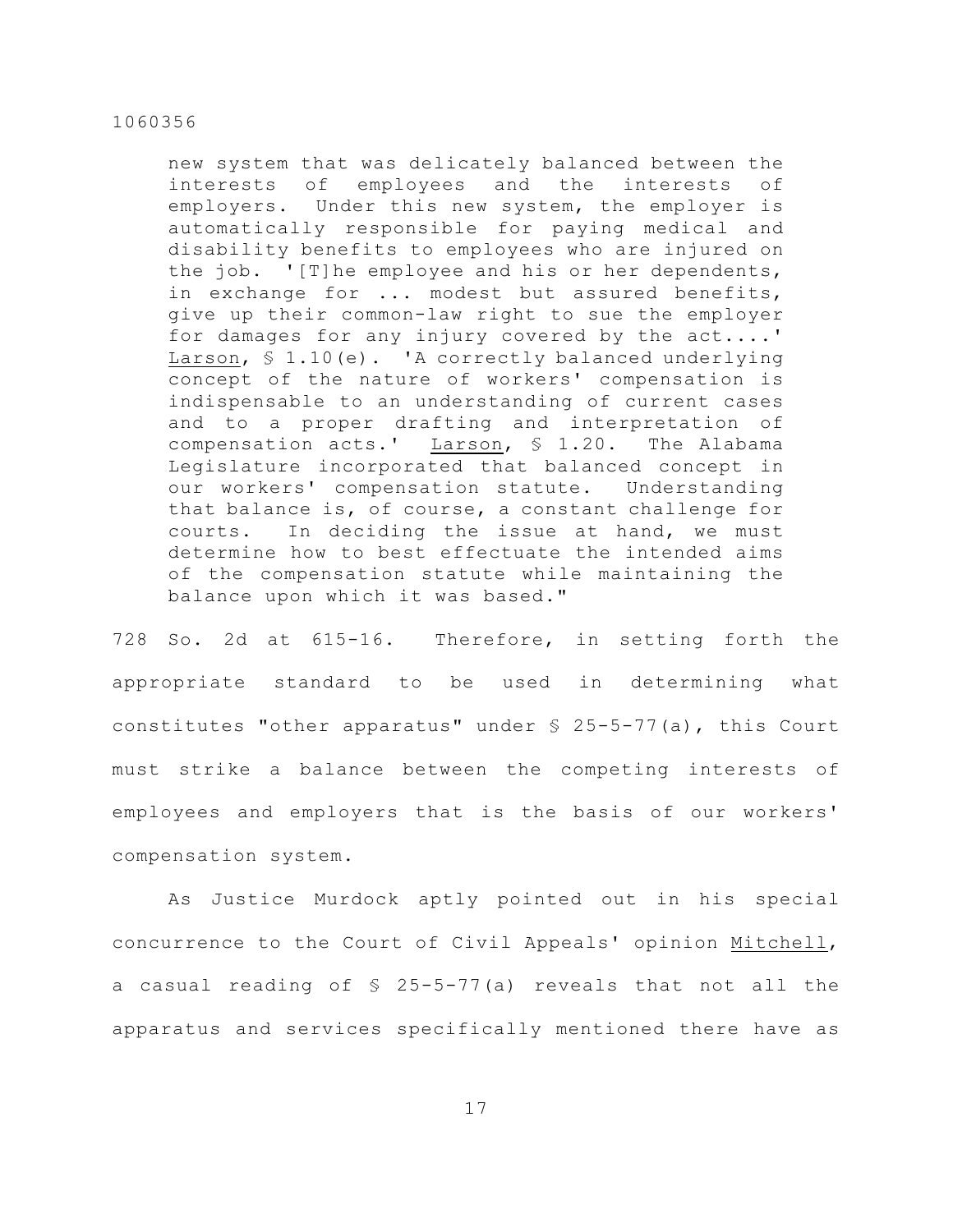their sole purpose the improvement of an employee's condition. They may also serve (a) to prevent the deterioration of the employee's condition and (b) to relieve the employee of the adverse effects of his condition as it relates to "the basic appearance or the basic functioning of [the] body." Mitchell, So. 2d at (Murdock, J., concurring in the result). For example, "medical and surgical treatment," in addition to improving an employee's condition, may also serve to prevent the further deterioration of the employee's condition or restore the employee to a level of basic functioning. "Physical rehabilitation" may serve to improve an employee's condition, but it may also be prescribed for the purpose of preventing the further deterioration of the employee's condition or restoring the employee to a level of basic functioning. "Crutches" do not improve the condition of an employee's injured leg, but they serve to prevent the further deterioration of the employee's leg and also help restore the employee to a level of basic function, i.e., ambulation. "Artificial members" cannot restore or mend a employee's severed limb; however, they would restore the employee's appearance as it relates to the severed limb, and may, in some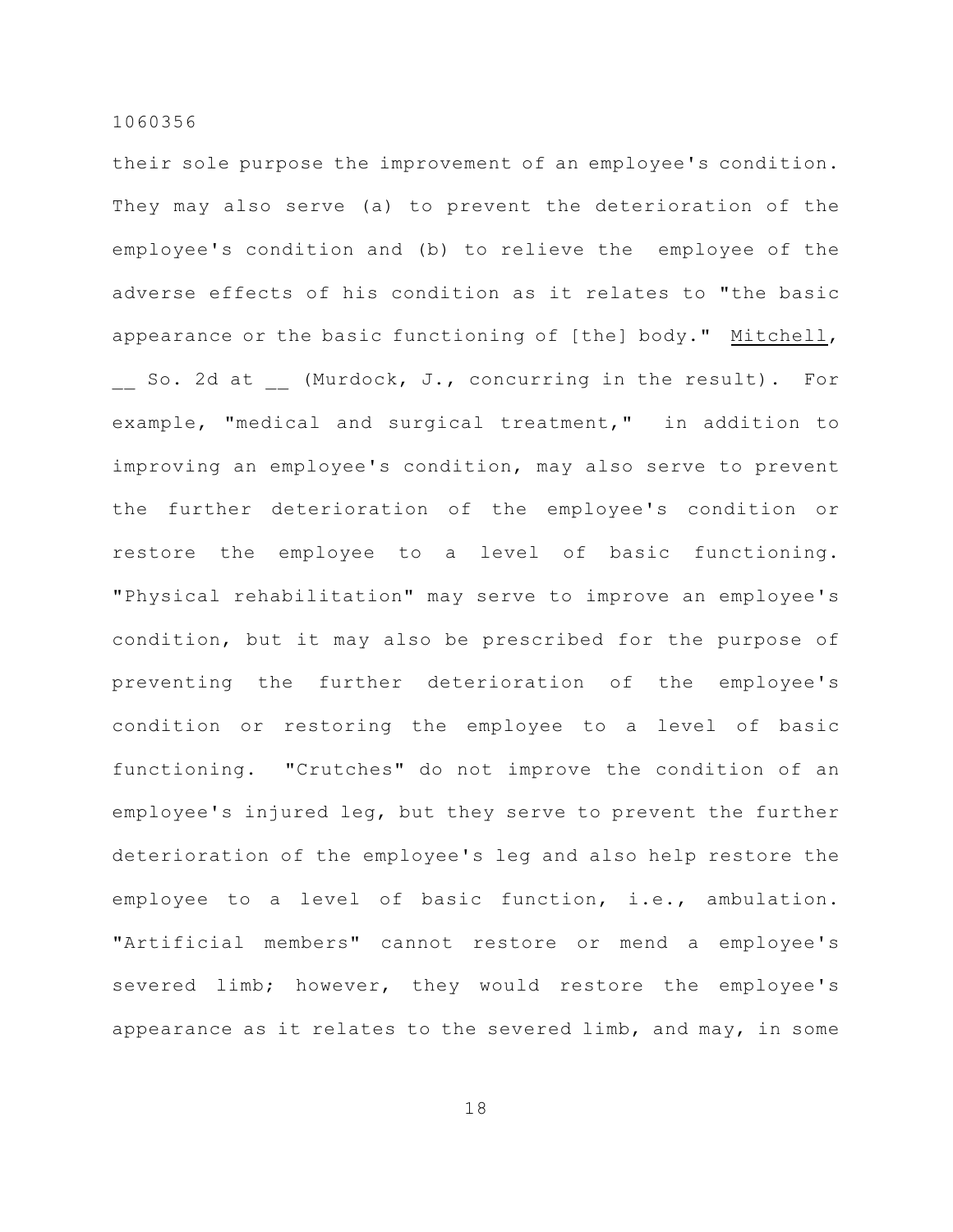cases, return the employee to a level of basic functioning. The same could be said for many other items not specifically mentioned in § 25-5-77(a). For example items such as wheelchairs, walkers, canes, hearing aids, eyeglasses, dentures, and braces (such as back, knee, and elbow braces) do not necessarily serve to improve an employee's condition but, nonetheless, are routinely provided to injured employees under § 25-5-77(a). A narrow interpretation of the phrase "other apparatus" could conceivably foreclose an employer's liability for these common items, which are routinely provided to the employee pursuant to § 25-5-77(a).

The ejusdem generis rule of statutory construction provides that where general words or phrases follow or precede a specific list of classes of persons or things, the general word or phrase is interpreted to be of the same nature or class as those named in the specific list. Ex parte McLeod, 718 So. 2d 682 (Ala. 1997). Applying the rule of ejusdem generis to  $\frac{1}{2}$  25-5-77(a), we must interpret the phrase "other apparatus" to be in the same nature or class as "medical and surgical treatment," "physical rehabilitation," "crutches," and "artificial members." As discussed above, those items and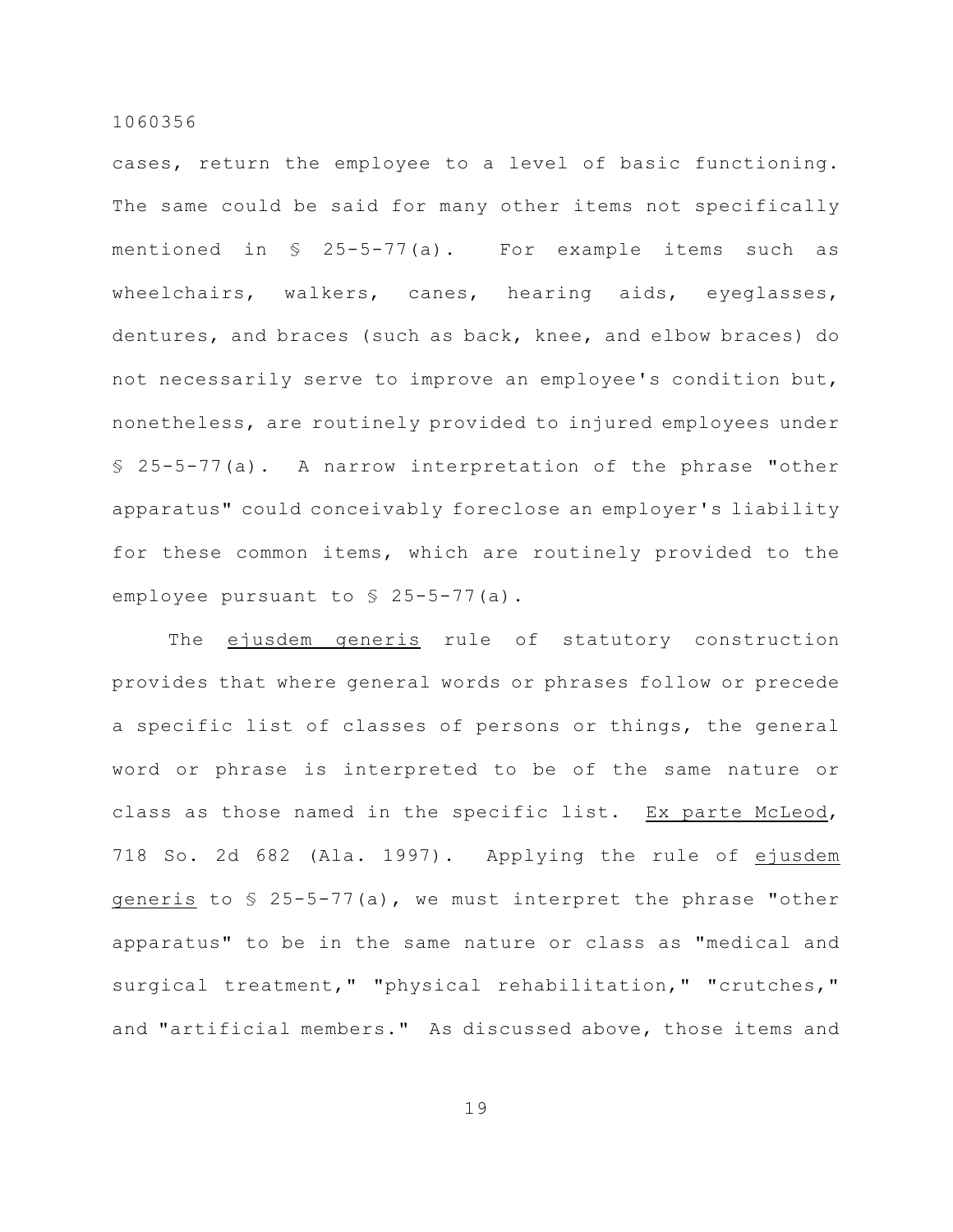services do not have as their sole purpose the improvement of an employee's condition. As noted by Justice Murdock, they may also act to prevent the deterioration of the employee's condition, but they serve to relieve the employee of the adverse effects of his condition as it relates to the basic appearance or basic functioning of his body. Therefore, the phrase "other apparatus" must not be construed to include only those items that improve an employee's condition; rather, it must be construed to also include like items that also serve to prevent the deterioration of the employee's condition and to relieve the employee of the effects of his condition as it relates to the basic appearance or functioning of the employee's body.

In Ex parte City of Guntersville this Court was asked to consider the narrow issue whether a wheelchair-accessible van fell within the phrase "other apparatus" as that phrase is used in § 25-5-77(a). This Court concluded that the legislature had specifically provided for transportation costs in  $\S$  25-5-77(f); therefore, it reasoned, the legislature did not intend for the more general language of § 25-5-77(a) to cover costs related to transportation. Ex parte City of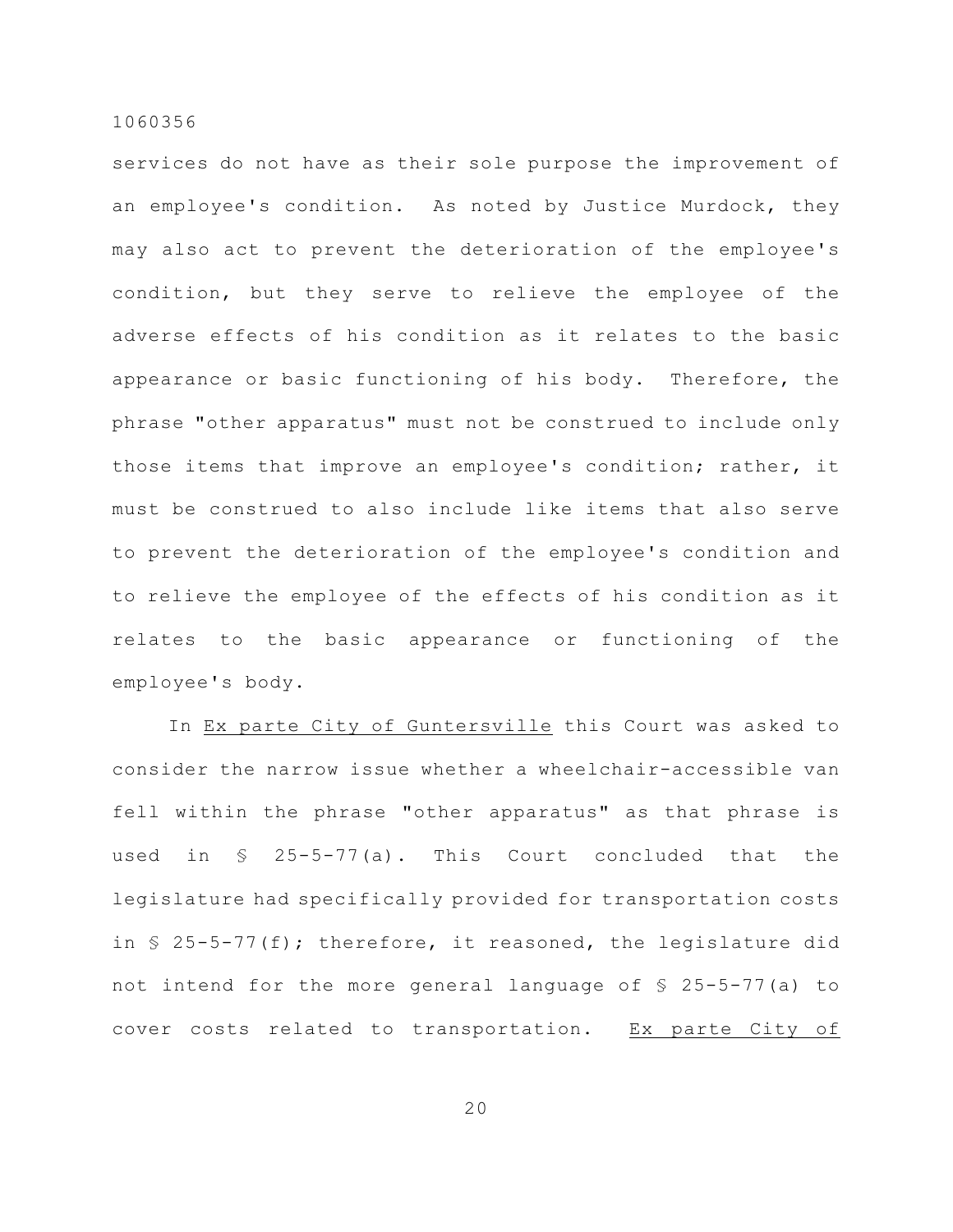Guntersville, supra. In dicta, this Court went on to state that the payment of medical benefits pursuant to  $\S$  25-5-77(a) did not include the purchase price of a van because a van is not a device that can serve to improve a disabled employee's condition; its only use is to improve the employee's independent functioning. Id. We reject as too restrictive and inconsistent with legislative intent the dicta in Ex parte City of Guntersville, to the extent that it defines the phrase "other apparatus" to include only those items that serve to improve an employee's condition.

In this case, this Court is asked to clarify the standard to be used in determining what constitutes an "other apparatus" under  $$ 25-5-77(a)$ . We do so by incorporating the principles discussed above into a functional standard that is consistent with legislative intent and that strikes a balance between the competing interests of employees and employers. Thus, in order to constitute "other apparatus" and be compensable as a medical benefit under  $$ 25-5-77$  (a), the item must be: (a) reasonably necessary and (b) intended to improve the injured employee's condition, to prevent the further deterioration of the employee's condition, or to relieve the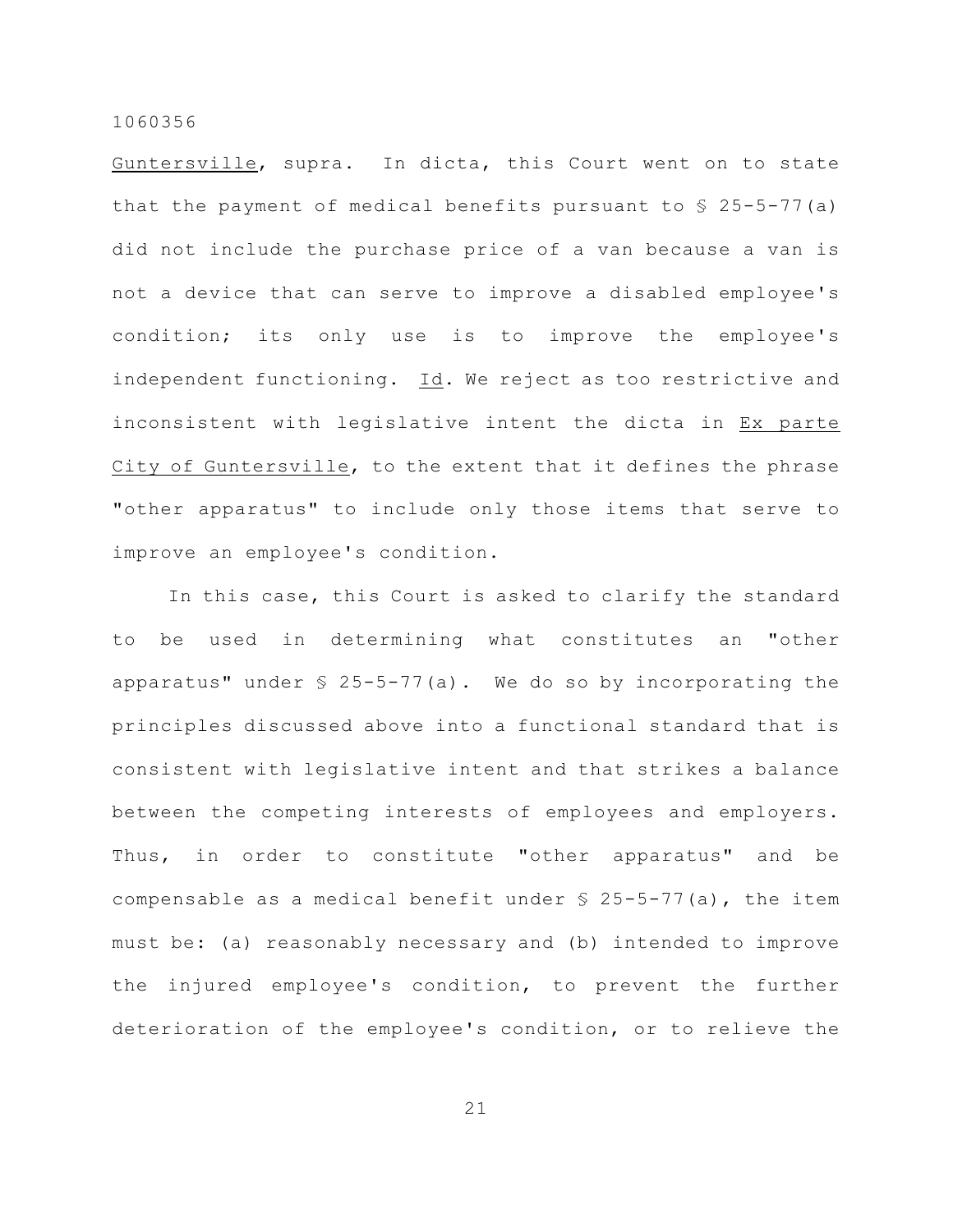employee from the effect of his condition by restoring the employee to a basic level of appearance or functioning. The determination of what constitutes a reasonably necessary "other apparatus" should be made on a case-by-case basis. For example, a wheelchair may restore an otherwise healthy employee to a level of basic functioning; however, an employee who suffers from a condition that, in addition to requiring a wheelchair, has also weakened the employee's upper body to the point that the employee cannot operate a wheelchair, may require a scooter to return that employee to a similar level of basic functioning.

We now turn specifically to Mitchell's request for a scooter and a lift. The function of the lift is solely to facilitate access to transportation in connection with a motor vehicle. As stated above, the basis for this Court's holding in Ex parte City of Guntersville was that the legislature had specifically provided for transportation costs in 25-5-77(f), and a lift can serve no function other than as an attachment to a mode of transportation to facilitate the injured employee's transportation. The lift itself cannot improve Mitchell's condition, prevent the further deterioration of his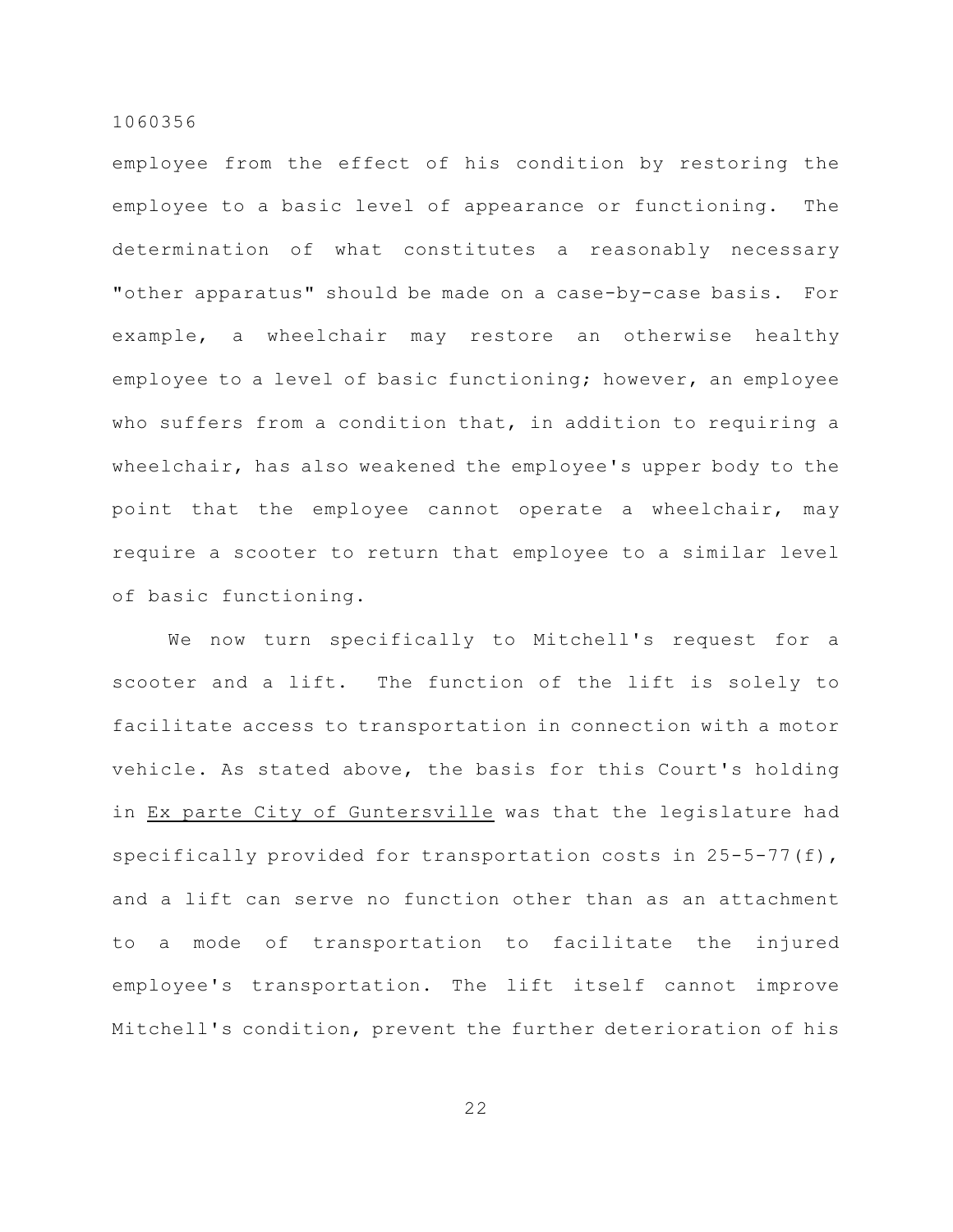condition, or relieve him from the effect of his condition by restoring him to a basic level of appearance or functioning. Therefore, we conclude as a matter of law that a lift cannot, pursuant to the standard announced today, be considered "other apparatus" under § 25-5-77(a). Therefore, we affirm the judgment of the Court of Civil Appeals as to the lift. However, a scooter could be considered "other apparatus" reasonably necessary to return Mitchell to a level of basic functioning pursuant to the new standard and could therefore be compensable under  $\frac{1}{2}$  25-5-77(a). Accordingly, we reverse the judgment of the Court of Civil Appeals as to the scooter and remand the case to that court for it in turn to remand the case for the trial court to conduct further proceedings to determine whether Mitchell is entitled to a scooter, as "other apparatus," pursuant to the standard set forth above. Because this Court has announced a new standard in this case, the trial court is free to exercise its discretion and conduct further proceedings, including taking additional evidence, in making its determination.

AFFIRMED IN PART; REVERSED IN PART; AND REMANDED WITH INSTRUCTIONS.